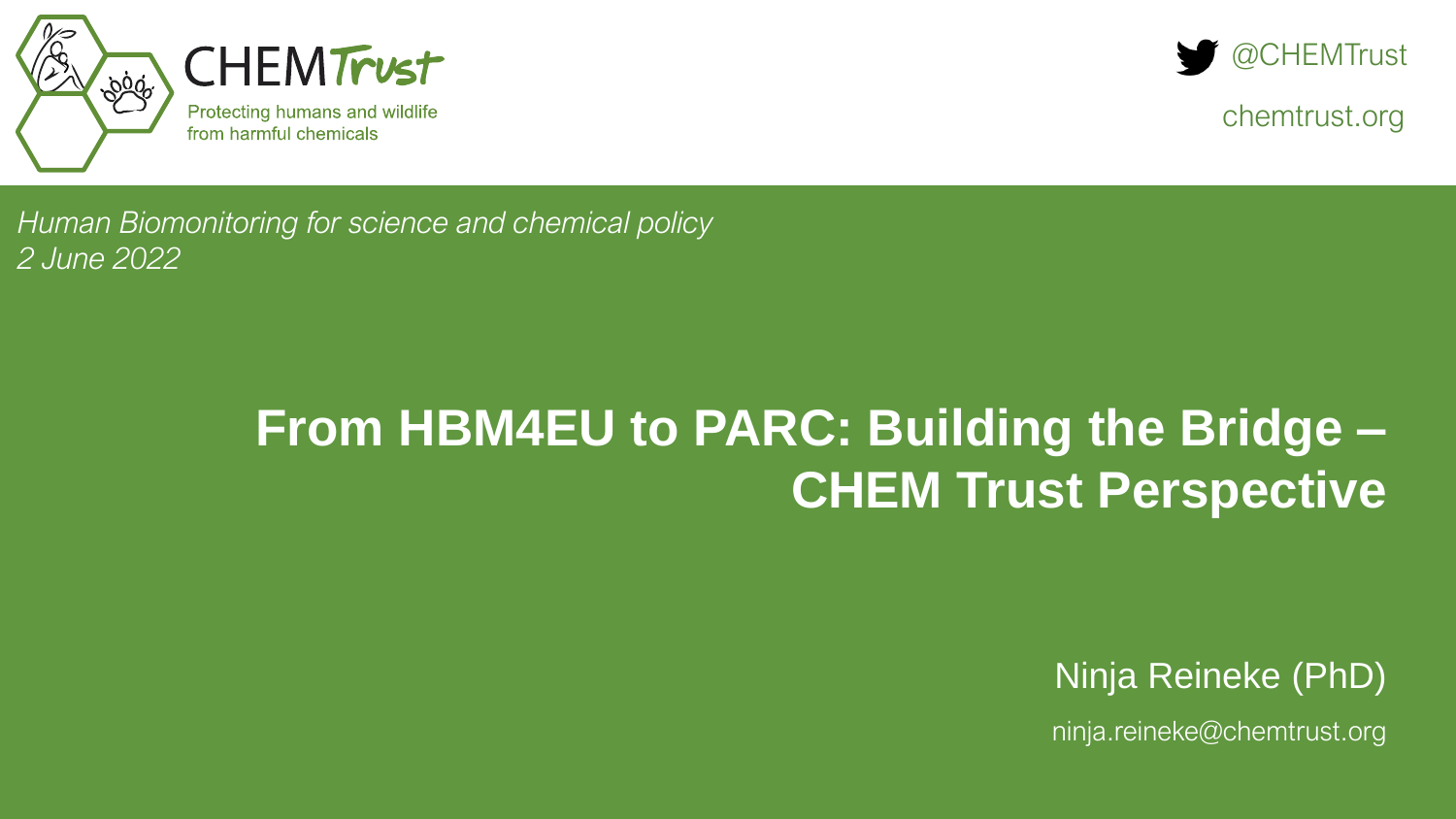

## HBM4EU - important contributions

- (1) HBM Platform: Harmonisation, capacity building, new HBM methods, quality control
- (2) New data on occurrence and trends of chemicals in the population across Europe
- (3) Essential input to ongoing policy discussions, e.g. data on combined exposures and mixture effects
- (4) Public awareness raising (new materials)

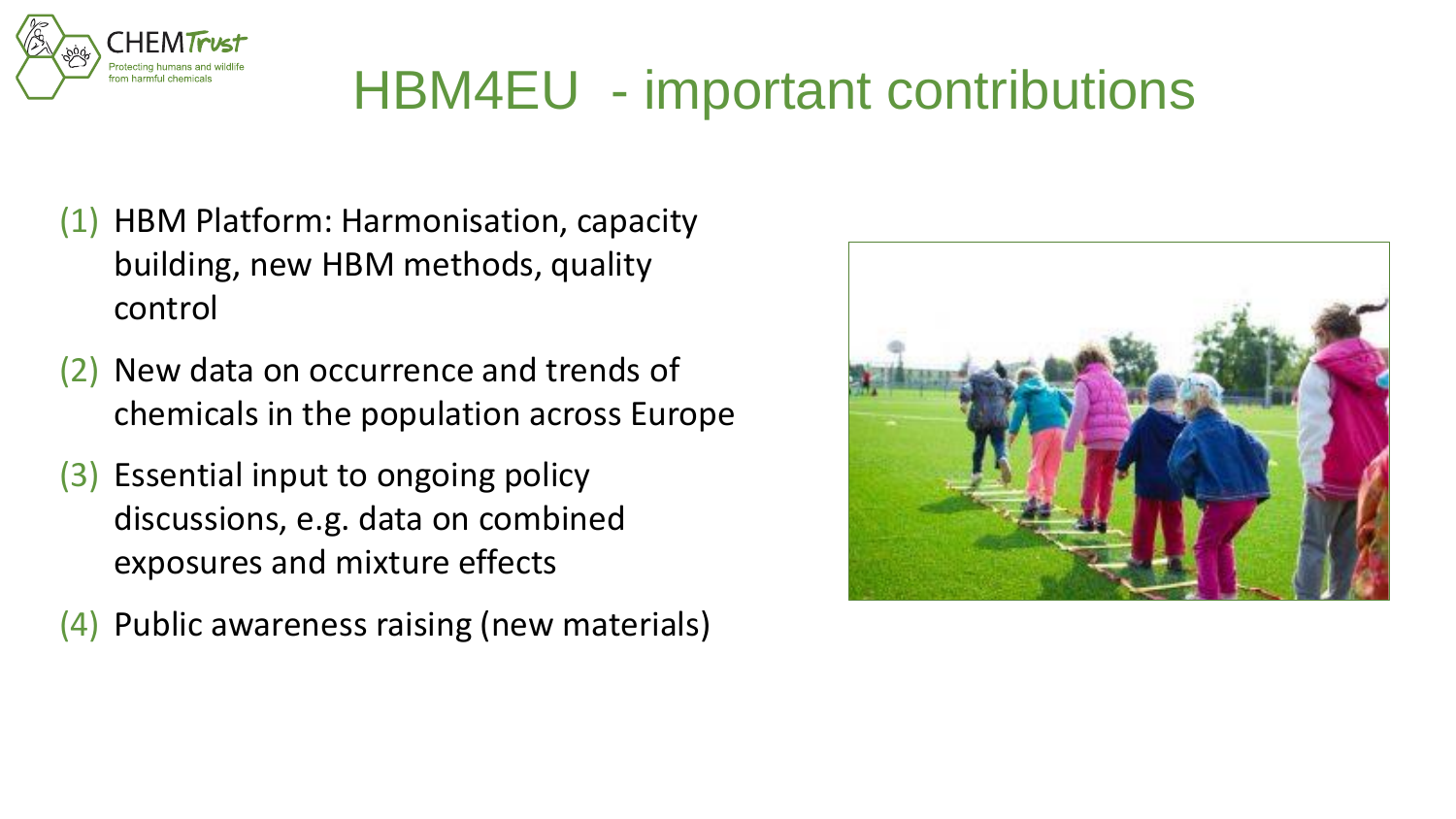

## HBM results call for policy action

- Already the unborn child is exposed; children partly with worryingly high concentrations (e.g. PFAS, plasticisers)
- Unfair pollution burden for current and next generation
- Mixture effects from combined exposure have to be addressed
- HBM findings mean exposure has already taken place --> risk assessment and management failed







Adapted from: WHO report. State of the Science of EDCs, 2012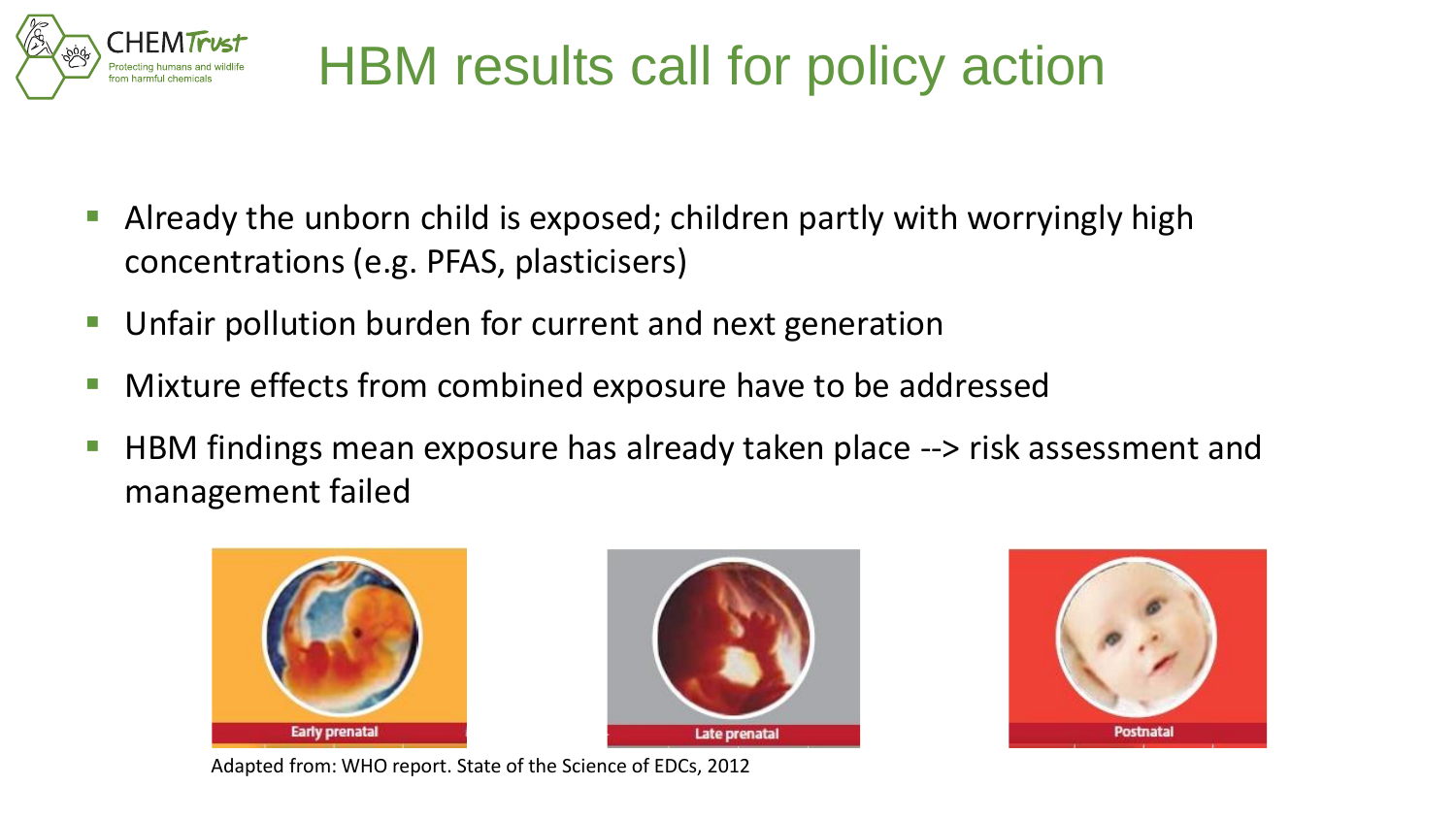



The neglected threat of toxic mixtures and how to fix it

A CHEM Trust report<br>March 2022

CHEMTrust









#### CHEM Trust report

#### Download [here](https://chemtrust.org/wp-content/uploads/Chemical-cocktails_CHEMTrust-report_March-2022.pdf)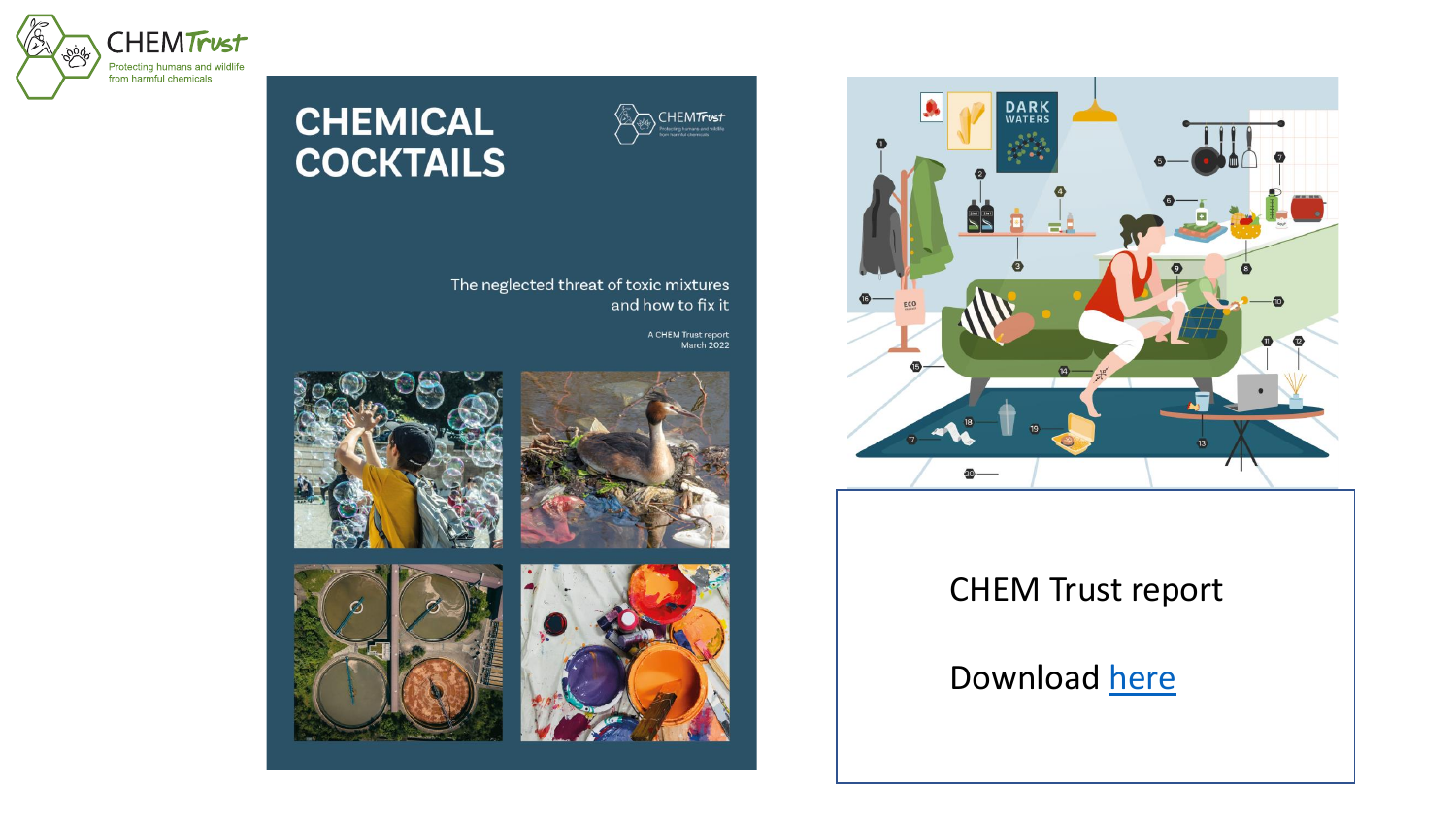

### HBM guidance values: A word of caution

- The mere presence of hazardous chemicals in human bodies is of concern: a `safe level´ may turn out ´not safe´
- Previously assumed `safe levels' are lowered over time (e.g. PFAS, BPA)
- Many chemicals are non-threshold substances
- Combined effects so far mostly not considered
- Uncertainties and limitations have to be communicated

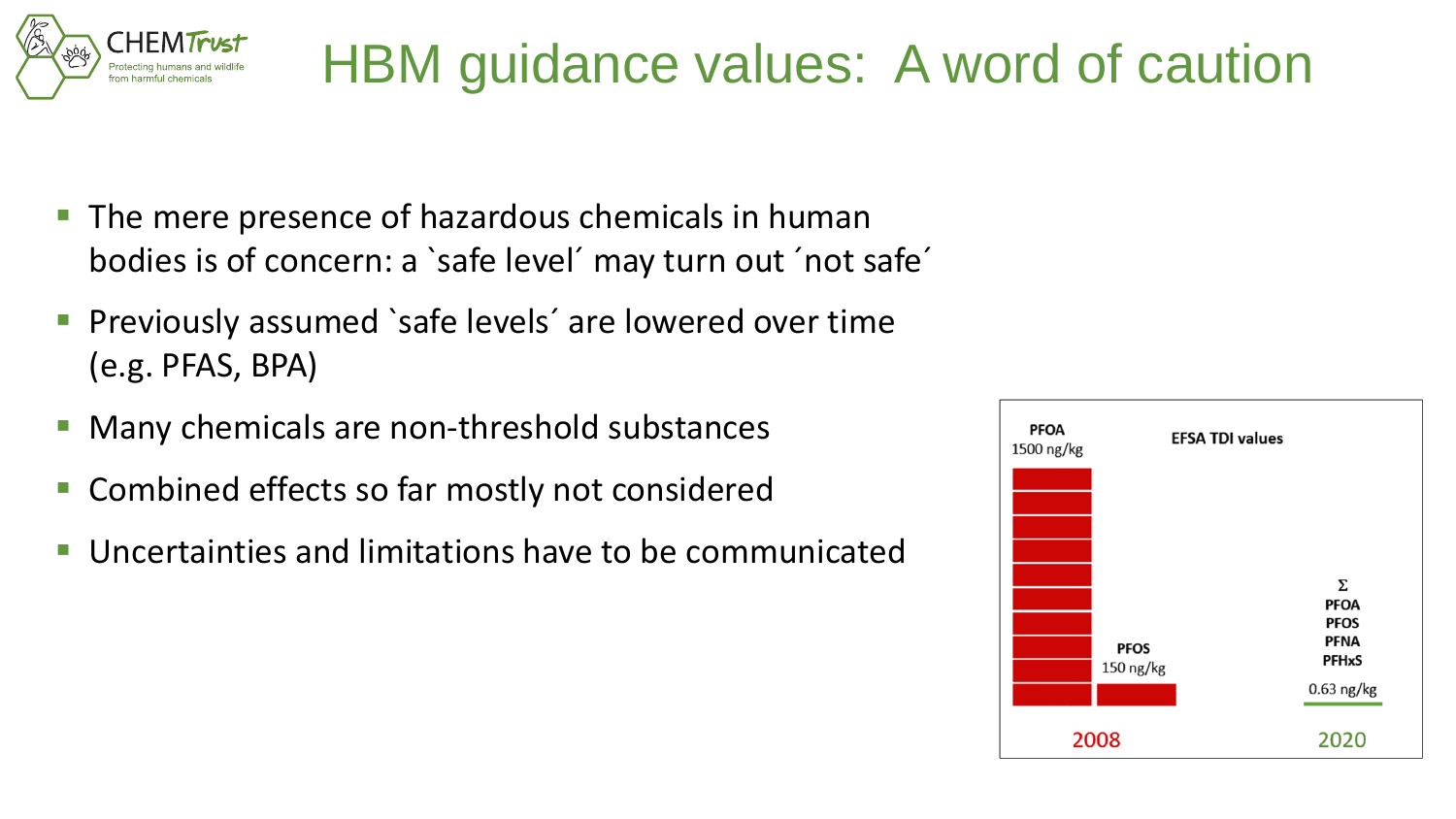

## Priorities for PARC: more forward looking!

- Research should aim to support better protection of human health
- HBM part: Less focus on regulated chemicals, more on those where data gaps prevent action
- **E** Trigger for response, e.g. Commission plan to decide follow-up measures to act on HBM findings
- Support tools for generic assessments instead of deriving more data on individual 'safe levels'

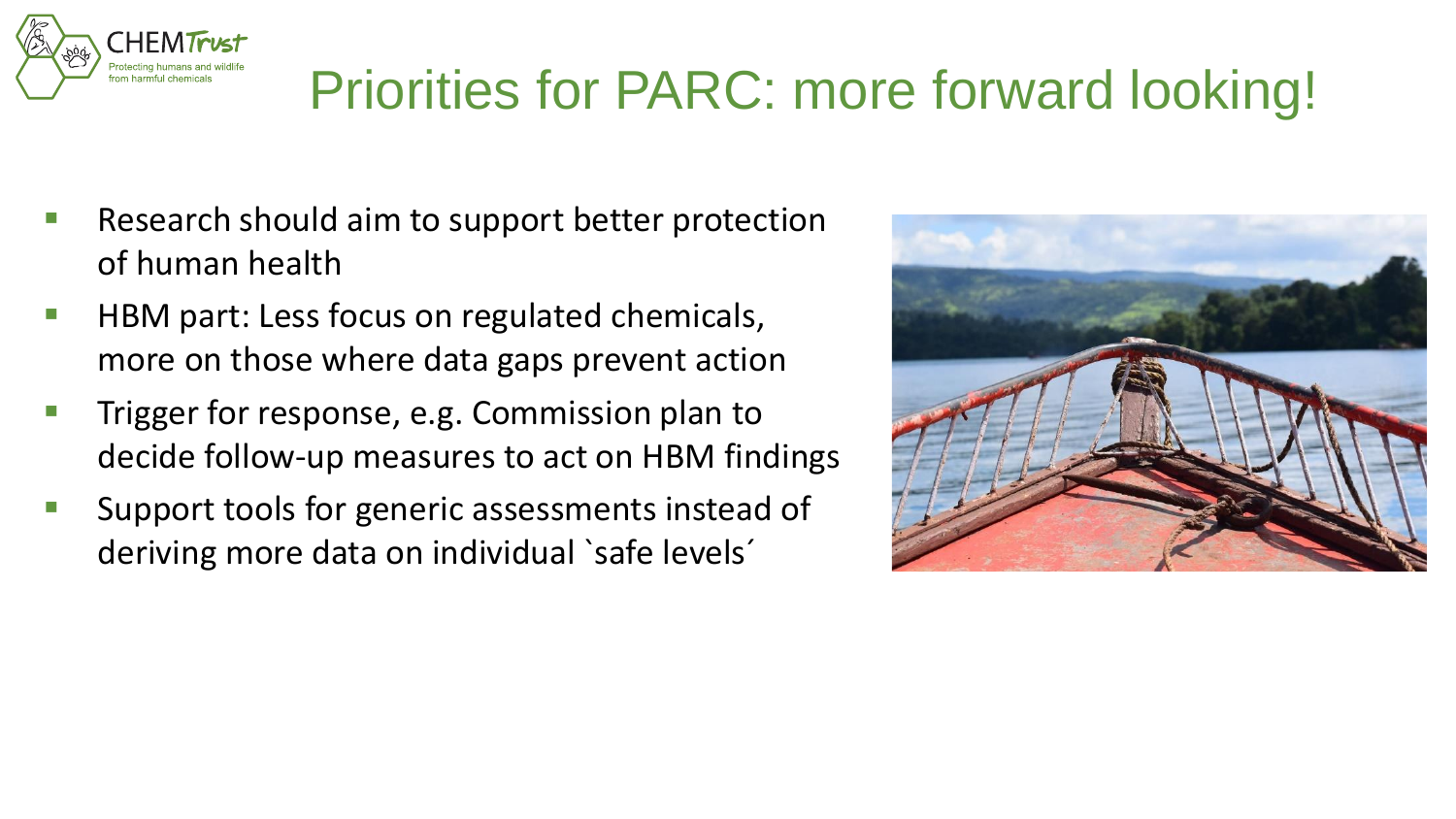

### **Conclusion**

Results from HBM4EU studies clearly call for:

- Regulatory measures to prevent wide exposure of the general population
- Priorities on flagging new trends to enable precautionary action
- Addressing the mixture risks from combined body burden
- PARC needs to avoid pitfalls of increasing complexity and run for more data
- Instead: develop tools to better predict exposures and act earlier!

Europe needs a sustainable HBM system building on achievements of HBM4EU but policy action should not depend on the availability of HBM data!